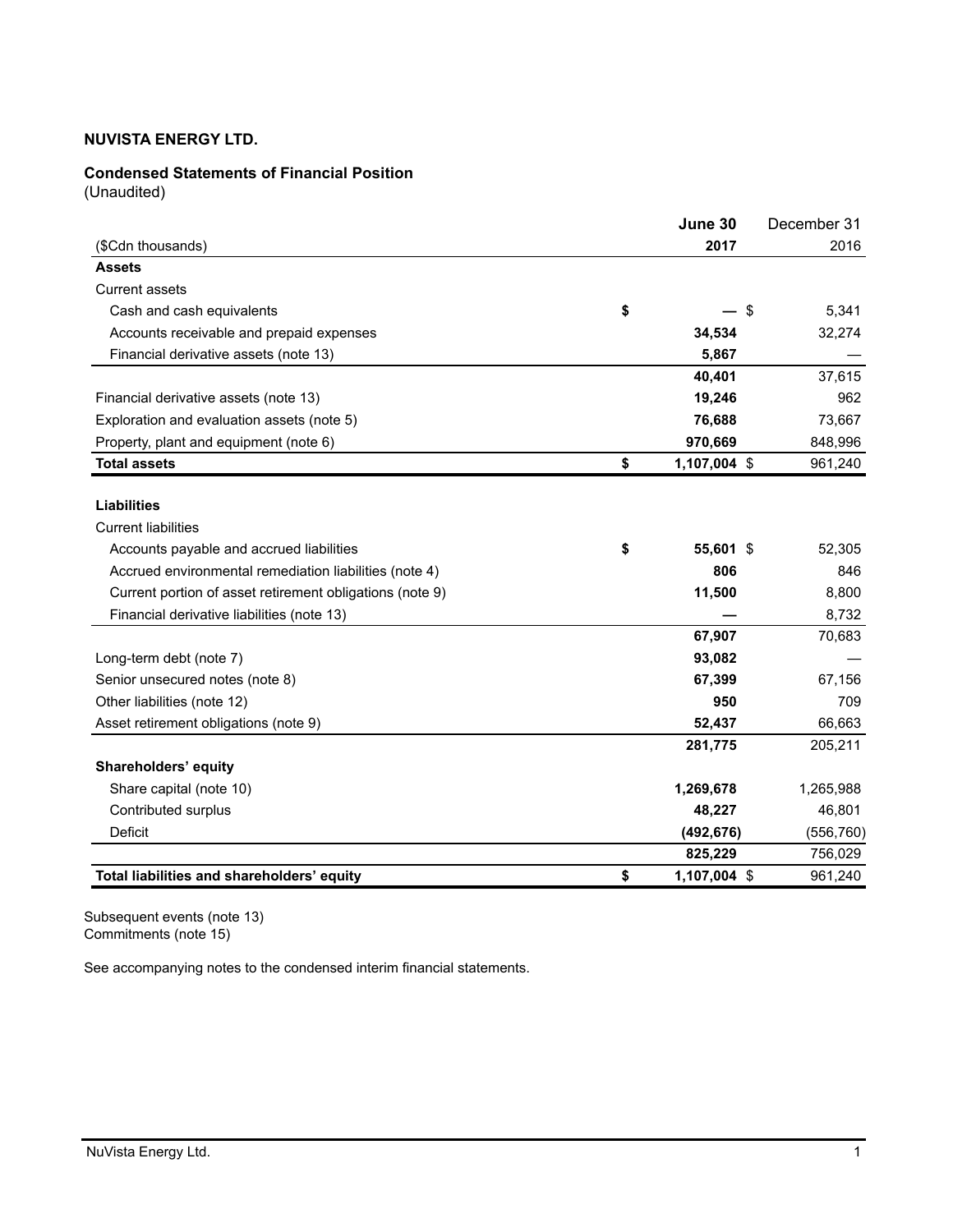#### **Condensed Statements of Earnings (Loss) and Comprehensive Income (Loss)** (Unaudited)

|                                                                                           | Three months ended June 30 |              | Six months ended June 30 |           |
|-------------------------------------------------------------------------------------------|----------------------------|--------------|--------------------------|-----------|
| (\$Cdn thousands, except per share amounts)                                               | 2017                       | 2016         | 2017                     | 2016      |
| <b>Revenues</b>                                                                           |                            |              |                          |           |
| Oil and natural gas                                                                       | \$<br>79.401 \$            | 57.840 \$    | 163,637 \$               | 117,559   |
| Royalties                                                                                 | (2, 356)                   | 2,802        | (5,072)                  | (269)     |
| Net revenue from oil and natural gas sales                                                | 77,045                     | 60,642       | 158,565                  | 117,290   |
| Realized gain on financial derivatives                                                    | 1,190                      | 7,228        | 1,209                    | 18,693    |
| Unrealized gain (loss) on financial derivatives                                           | 12,589                     | (14, 020)    | 32,883                   | (17, 674) |
| Net revenue from oil and natural gas sales and gains<br>(losses) on financial derivatives | 90,824                     | 53,850       | 192,657                  | 118,309   |
| <b>Expenses</b>                                                                           |                            |              |                          |           |
| Transportation                                                                            | 7,259                      | 4,412        | 13,295                   | 10.770    |
| Operating                                                                                 | 24,694                     | 20,617       | 50,475                   | 45,175    |
| General and administrative                                                                | 4.053                      | 4.464        | 8,155                    | 8,873     |
| Share-based compensation (note 12)                                                        | 1,514                      | 1,216        | 2,664                    | 2,260     |
| Depletion, depreciation and amortization (notes 5 and 6)                                  | 26,751                     | 24.065       | 53,950                   | 47,516    |
| Exploration and evaluation (note 5)                                                       | 44                         | 350          | 44                       | 350       |
| Loss (gain) on property dispositions                                                      | 262                        | 3,152        | (3,292)                  | 2,785     |
| Environmental remediation recovery (note 4)                                               | (2,550)                    |              | (2,550)                  |           |
| Note receivable recovery                                                                  |                            |              |                          | (350)     |
| Financing costs                                                                           | 3.030                      | 2.894        | 5.832                    | 5,797     |
|                                                                                           | 65,057                     | 61,170       | 128,573                  | 123,176   |
| Earnings (loss) before taxes                                                              | 25,767                     | (7,320)      | 64,084                   | (4,867)   |
| Deferred income tax expense (benefit)                                                     |                            |              |                          |           |
| Net earnings (loss) and comprehensive income (loss)                                       | \$<br>25,767 \$            | $(7,320)$ \$ | 64,084 \$                | (4, 867)  |
| Net earnings (loss) per share (note 11)                                                   |                            |              |                          |           |
| Basic                                                                                     | \$<br>0.15<br>-S           | $(0.05)$ \$  | 0.37 <sup>5</sup>        | (0.03)    |
| <b>Diluted</b>                                                                            | \$<br>$0.15$ \$            | $(0.05)$ \$  | 0.37 <sup>5</sup>        | (0.03)    |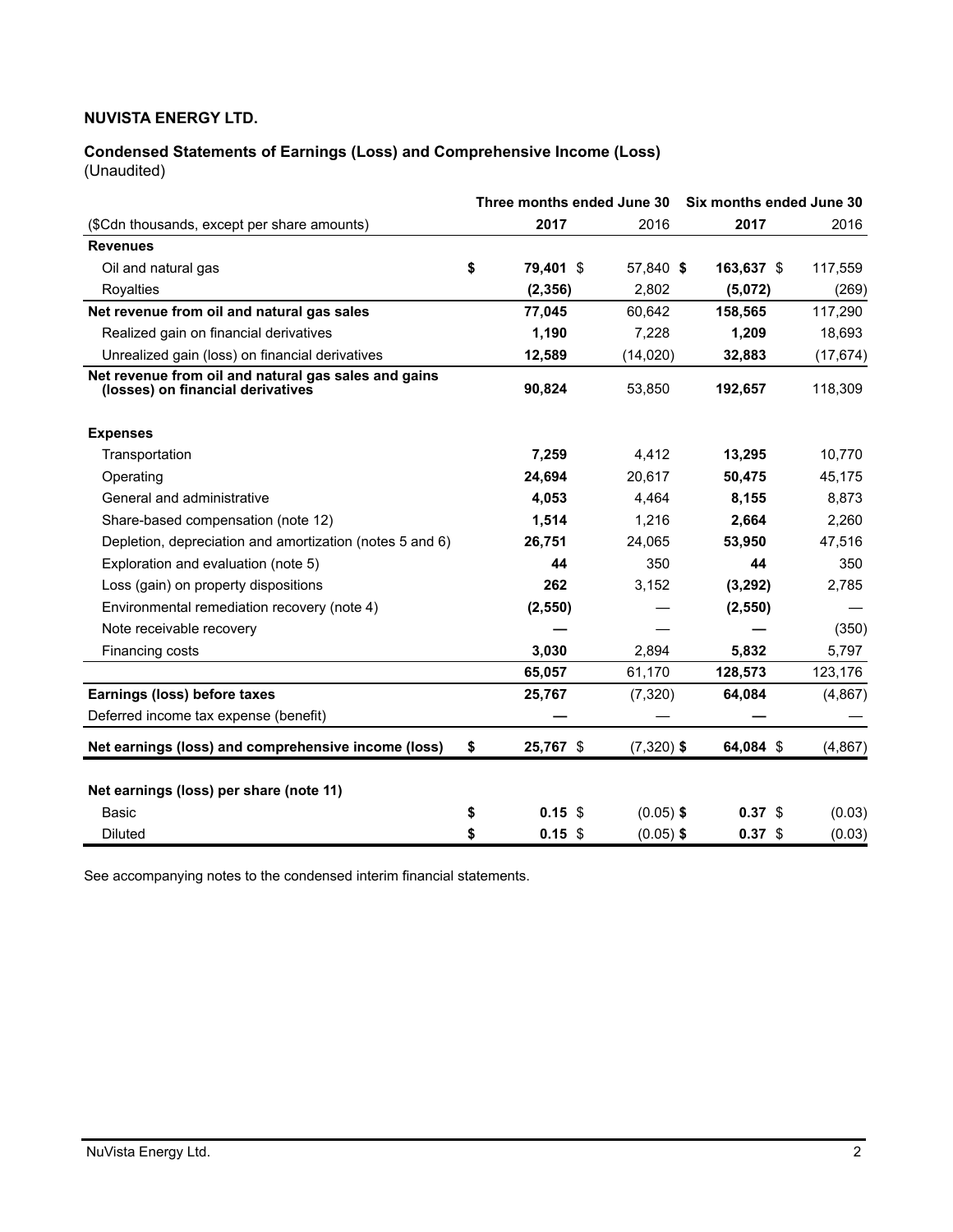# **Condensed Statements of Changes in Shareholders' Equity**

(Unaudited)

|                       | Six months ended June 30 |
|-----------------------|--------------------------|
| 2017                  | 2016                     |
|                       |                          |
| \$<br>1,265,988 \$    | 1,140,170                |
|                       | 20,003                   |
| 2,085                 | 1,345                    |
| 724                   | 466                      |
| 882                   | 44                       |
| (1)                   | (108)                    |
| \$<br>1,269,678 \$    | 1,161,920                |
|                       |                          |
|                       |                          |
| \$<br>46.801 \$       | 44,576                   |
| 3,032                 | 2,170                    |
| (724)                 | (466)                    |
| (882)                 | (44)                     |
| \$<br>48,227 \$       | 46,236                   |
|                       |                          |
|                       |                          |
| \$<br>$(556, 760)$ \$ | (555, 107)               |
| 64.084                | (4,867)                  |
| \$<br>$(492, 676)$ \$ | (559, 974)               |
| \$<br>825,229 \$      | 648,182                  |
|                       |                          |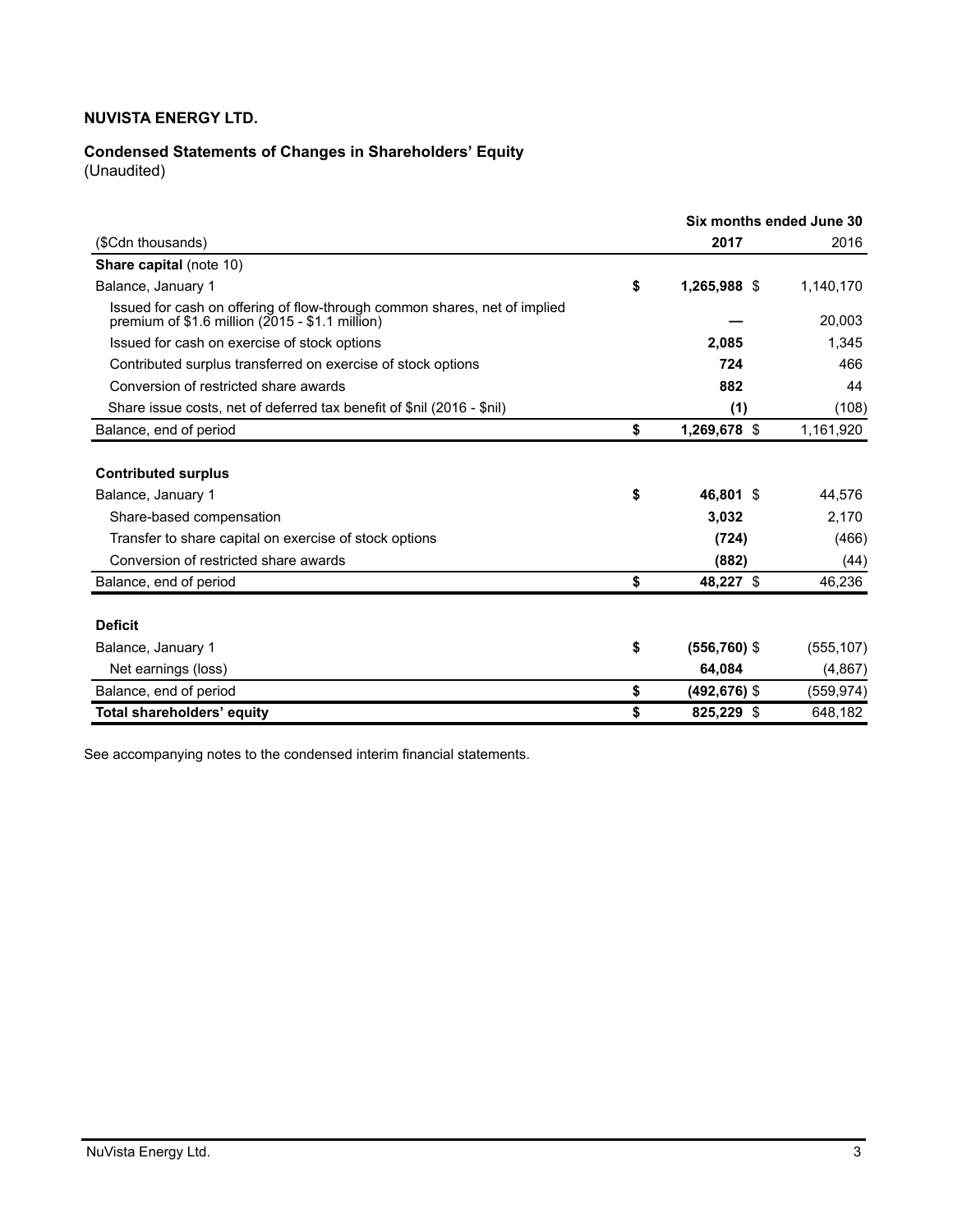## **Condensed Statements of Cash Flows**

(Unaudited)

|                                                            |                 |              | Three months ended June 30 Six months ended June 30 |            |
|------------------------------------------------------------|-----------------|--------------|-----------------------------------------------------|------------|
| (\$Cdn thousands)                                          | 2017            | 2016         | 2017                                                | 2016       |
| Cash provided by (used in)                                 |                 |              |                                                     |            |
| <b>Operating activities</b>                                |                 |              |                                                     |            |
| Net income (loss)                                          | \$<br>25,767 \$ | $(7,320)$ \$ | 64,084 \$                                           | (4, 867)   |
| Items not requiring cash from operations:                  |                 |              |                                                     |            |
| Depletion, depreciation and amortization                   | 26,751          | 24,065       | 53,950                                              | 47,516     |
| Exploration and evaluation                                 | 44              | 350          | 44                                                  | 350        |
| Loss (gain) on property dispositions                       | 262             | 3,152        | (3,292)                                             | 2,785      |
| Share-based compensation (note 12)                         | 1,273           | 871          | 2,423                                               | 1,770      |
| Unrealized (gain) loss on financial derivatives            | (12, 589)       | 14,020       | (32, 883)                                           | 17,674     |
| Accretion (note 9)                                         | 360             | 481          | 796                                                 | 1,029      |
| Asset retirement expenditures (note 9)                     | (1, 156)        | (581)        | (11, 059)                                           | (5,628)    |
| Change in non-cash working capital                         | (414)           | (9, 142)     | 2,261                                               | (9,303)    |
|                                                            | 40,298          | 25,896       | 76,324                                              | 51,326     |
| <b>Financing activities</b>                                |                 |              |                                                     |            |
| Issue of share capital, net of share issue costs           | 1,978           | 22,725       | 2,084                                               | 22,866     |
| Increase (repayment) of long-term debt                     | 32,103          | (141, 236)   | 93,082                                              | (107, 347) |
| Issuance of senior unsecured notes, net of financing costs |                 | 66,893       |                                                     | 66,893     |
|                                                            | 34,081          | (51, 618)    | 95,166                                              | (17, 588)  |
| <b>Investing activities</b>                                |                 |              |                                                     |            |
| Property, plant and equipment expenditures                 | (68, 733)       | (28, 214)    | (175, 974)                                          | (88,988)   |
| Exploration and evaluation expenditures                    | (517)           | (551)        | (688)                                               | (969)      |
| Property acquisitions                                      | (234)           | (1,001)      | (234)                                               | (1,001)    |
| Proceeds on property dispositions                          | 528             | 69,495       | 824                                                 | 69,945     |
| Change in non-cash working capital                         | (5, 423)        | (14,007)     | (759)                                               | (12, 725)  |
|                                                            | (74, 379)       | 25,722       | (176, 831)                                          | (33, 738)  |
| Change in cash and cash equivalents                        |                 |              | (5, 341)                                            |            |
| Cash and cash equivalents, balance January 1               |                 |              | 5,341                                               |            |
| Cash and cash equivalents, end of period                   | \$<br>- \$      | — \$         | $-$ \$                                              |            |
| Cash interest paid                                         | \$<br>2,484 \$  | $2,163$ \$   | 4,690 \$                                            | 4,148      |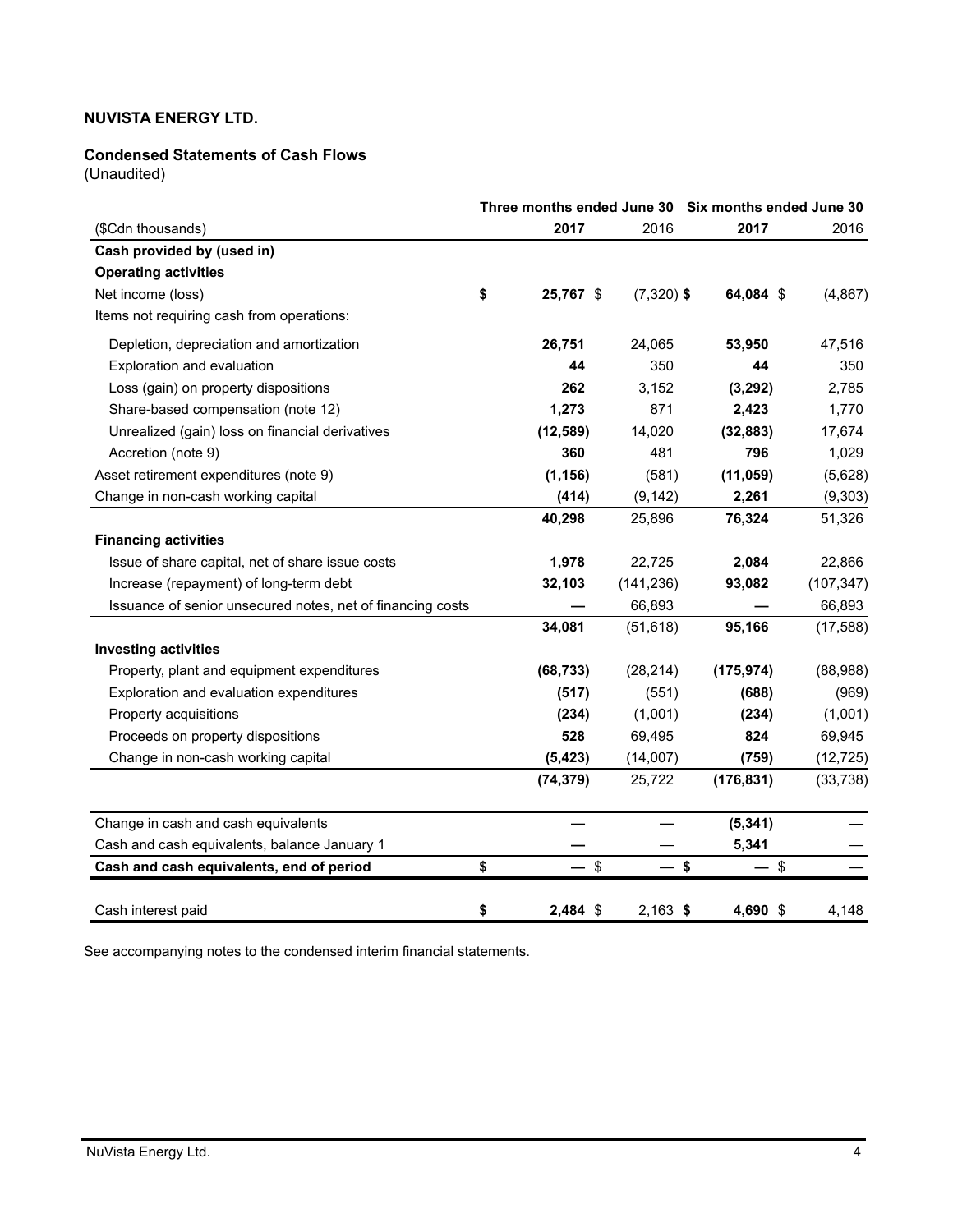## **NUVISTA ENERGY LTD. NOTES TO THE CONDENSED INTERIM FINANCIAL STATEMENTS**

Three and six months ended June 30, 2017 with comparative figures for 2016. All tabular amounts are in thousands of Canadian dollars, except share and per share amounts, unless otherwise stated.

# **1. Corporate information**

NuVista Energy Ltd. ("NuVista" or the "Company") is a Canadian publicly traded company incorporated in the province of Alberta. The Company is an oil and natural gas company actively engaged in the exploration, development and production of oil and natural gas reserves in the Western Canadian Sedimentary Basin. NuVista's primary focus is on the scalable and repeatable condensate-rich Montney formation in the Alberta Deep Basin.

The address of the Company's head office is 3500, 700 – 2nd Street S.W., Calgary, Alberta, Canada, T2P 2W2.

## **2. Basis of preparation**

These condensed interim financial statements (the "financial statements") have been prepared in accordance with International Accounting Standards ("IAS") 34, "Interim Financial Reporting". These financial statements have been prepared following the same accounting policies except as noted below and methods of computation as the annual financial statements for the year ended December 31, 2016. These financial statements do not include all the information required for annual financial statements and should be read in conjunction with the audited financial statements for the year ended December 31, 2016, which have been prepared in accordance with Financial Reporting Standards ("IFRS").

These financial statements were approved and authorized for issuance by the Board of Directors on August 8, 2017.

## **3. New accounting policies**

Below is a brief description of new IFRS standards and amendments that are not yet effective and have not been applied in the preparation of these financial statements.

In April 2016, the IASB issued its final amendments to IFRS 15 *Revenue from Contracts with Customers*, which replaces IAS 18 *Revenue*, IAS 11 *Construction Contracts*, and related interpretations. IFRS 15 provides a single, principles-based five-step model to be applied to all contracts with customers. The standard requires an entity to recognize revenue to reflect the transfer of goods and services for the amount it expects to receive, when control is transferred to the purchaser. Disclosure requirements have also been expanded. The standard is required to be adopted either retrospectively or using a modified retrospective approach for annual periods beginning on or after January 1, 2018, with earlier adoption permitted. IFRS 15 will be applied by NuVista on January 1, 2018. The Company is currently in the process of reviewing its various revenue streams and underlying contracts with customers to determine the impact, if any, that the adoption of IFRS 15 will have on its financial statements, including enhanced disclosures of disaggregation of revenue.

In July 2014, the IASB issued IFRS 9, "Financial Instruments" to replace IAS 39, "Financial Instruments: Recognition and Measurement". The standard supersedes earlier versions of IFRS 9 and completes the IASB's project to replace *IAS 39 Financial Instruments: Recognition and Measurement*. IFRS 9 introduces a single approach to determine whether a financial asset is measured at amortized cost or fair value and replaces the multiple rules in IAS 39. The approach is based on how an entity manages its financial instruments in the context of its business model and the contractual cash flow characteristics of the financial assets. For financial liabilities, IFRS 9 retains most of the requirements of IAS 39; however, where the fair value option is applied to financial liabilities, any change in fair value resulting from an entity's own credit risk is recorded in OCI rather than the statement of income, unless this creates an accounting mismatch. IFRS 9 also contains a new model to be used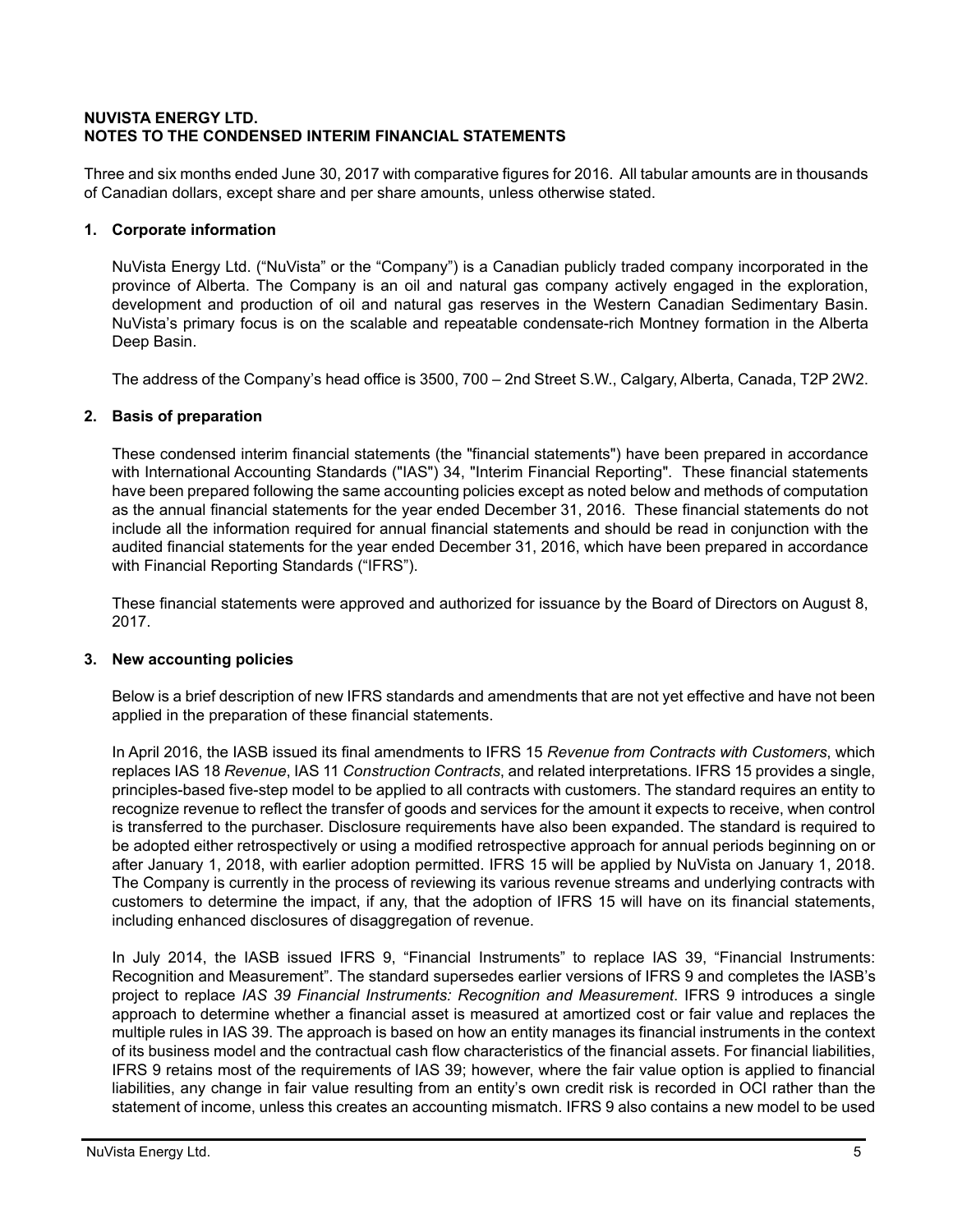for hedge accounting. The Company does not currently apply hedge accounting to its risk management contracts and does not currently intend to apply hedge accounting to any of its existing risk management contracts on adoption of IFRS 9. The standard will come into effect for annual periods beginning on or after January 1, 2018, with earlier adoption permitted. IFRS 9 will be applied on a retrospective basis by NuVista on January 1, 2018. The Company is evaluating the impact this standard may have on the financial statements, as well as the impact that adoption of the standard will have on disclosure.

In January 2016, the IASB issued IFRS 16 "Leases" which replaces IAS 17 "Leases". For lessees applying IFRS 16, a single recognition and measurement model for leases would apply, with required recognition of assets and liabilities for most leases. The standard will come into effect for annual periods beginning on or after January 1, 2019, with earlier adoption permitted if the entity is also applying for IFRS 15 "Revenue from Contracts with Customers". IFRS 16 will be applied by NuVista on January 1, 2019 and the Company is currently evaluating the impact the standard will have on the financial statements, as well as the impact that adoption of the standard will have on disclosure.

## **4. Accrued environmental remediation liabilities**

|                            |        | <b>June 30, 2017</b> December 31, 2016 |
|----------------------------|--------|----------------------------------------|
| Balance, January 1         | 846 \$ | 4.790                                  |
| Remediation costs incurred | (40)   | (3,944)                                |
| Balance, end of period     | 806    | 846                                    |

During the third quarter of 2015, the Company identified a leak in a remote pipeline carrying oil emulsion in the non core area of Northwest Alberta. The pipeline was immediately shut down and the Company's emergency response plan was activated. The Company recorded \$9.3 million in environmental remediation expense in the December 31, 2015 year end financial statements, which is the current best estimate of the total cost of remediation. To date, \$8.5 million has been spent. It is anticipated that the majority of the remaining remediation will occur in 2017. In the second quarter of 2017, the Company received insurance proceeds related to this event in the amount of \$2.6 million. These proceeds have been recognized as environmental remediation recovery in the period.

## **5. Exploration and evaluation assets**

|                                                     |                 | <b>June 30, 2017</b> December 31, 2016 |
|-----------------------------------------------------|-----------------|----------------------------------------|
| Balance, January 1                                  | \$<br>73,667 \$ | 83,291                                 |
| Additions                                           | 688             | 1,698                                  |
| Acquisitions                                        | 5,259           | 1,001                                  |
| <b>Dispositions</b>                                 | (2, 206)        | (1,360)                                |
| Capitalized share-based compensation                | 608             | 766                                    |
| Transfers to property, plant and equipment (note 6) | (1, 284)        | (8, 813)                               |
| Expiries (exploration and evaluation expense)       | (44)            | (827)                                  |
| Impairment                                          |                 | (2,089)                                |
| Balance, end of period                              | 76,688 \$       | 73,667                                 |

At June 30, 2017, there were no indicators of impairment in NuVista's E&E assets, therefore an impairment test was not performed.

At December 31, 2016, there were indicators of impairment in NuVista's Shallow Gas Alberta CGU that the carrying amount of exploration and evaluation assets ("E&E") were not likely to be recovered and an impairment test was performed on this CGU. E&E assets were evaluated by comparing carrying amounts to the fair value less costs to sell based on trailing twelve month land sales prices in the areas in which the Company owns undeveloped land. The impairment tests resulted in an impairment charge totaling \$2.1 million in the Shallow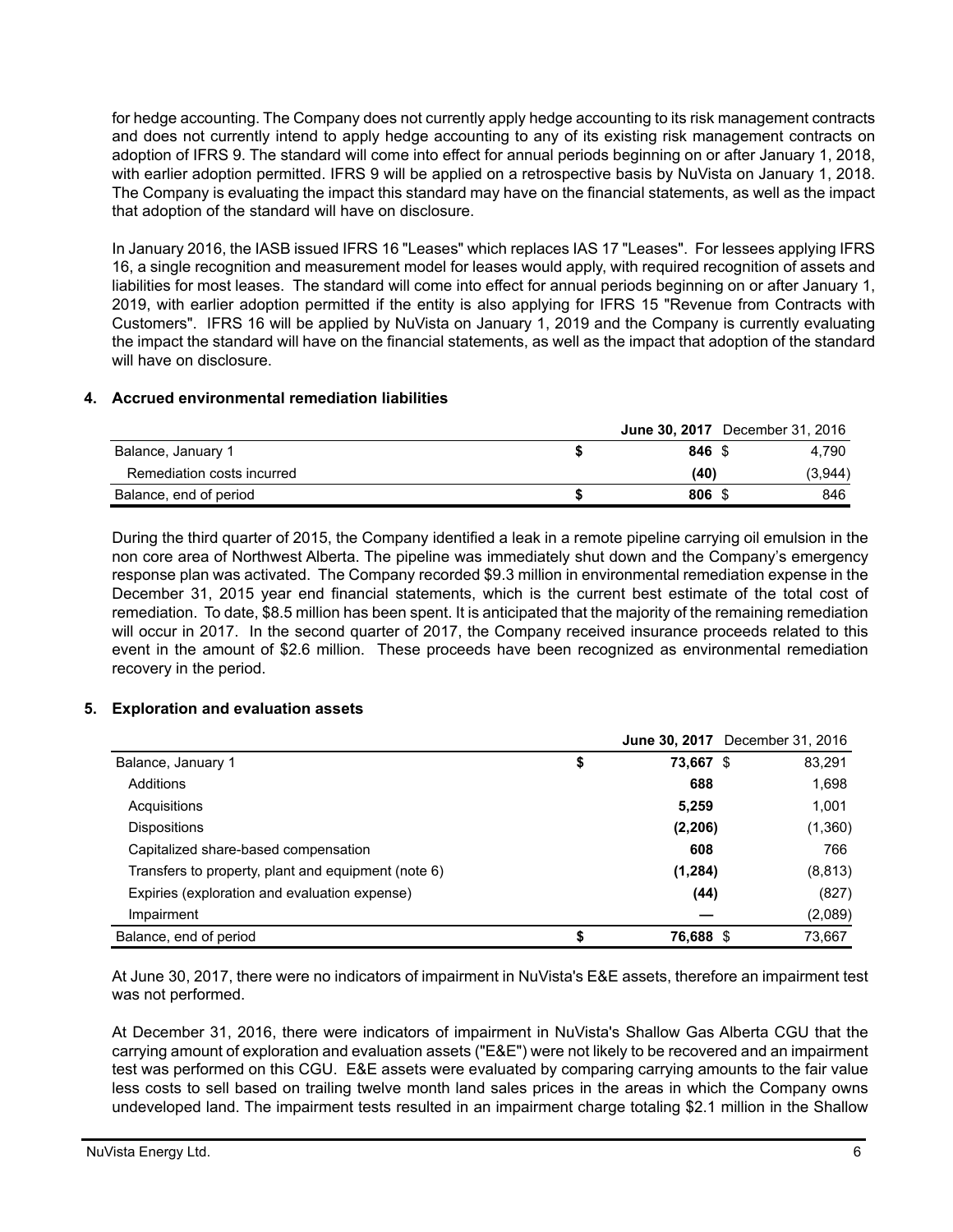Gas Alberta CGU. This charge has been included in depletion, depreciation, amortization and impairment expense. At December 31, 2016, there were no indicators of impairment in NuVista's remaining E&E assets therefore an impairment test was not performed.

## **6. Property, plant and equipment**

|                                                           |                    |     | June 30, 2017 December 31, 2016 |  |
|-----------------------------------------------------------|--------------------|-----|---------------------------------|--|
| Cost                                                      |                    |     |                                 |  |
| Balance, January 1                                        | \$<br>1,406,357 \$ |     | 1,545,216                       |  |
| Additions                                                 | 175,974            |     | 187,363                         |  |
| Acquisitions                                              | 25                 |     | 2,132                           |  |
| <b>Dispositions</b>                                       | (10, 129)          |     | (333, 585)                      |  |
| Change in asset retirement obligations (note 9)           | 2,138              |     | (3,582)                         |  |
| Transfers from exploration and evaluation assets (note 5) | 1,284              |     | 8,813                           |  |
| Balance, end of period                                    | \$<br>1,575,649 \$ |     | 1,406,357                       |  |
| Accumulated depletion, depreciation and amortization      |                    |     | June 30, 2017 December 31, 2016 |  |
| Balance, January 1                                        | \$<br>557,361 \$   |     | 702,181                         |  |
| Depletion and depreciation expense                        | 53,950             |     | 98,883                          |  |
| <b>Dispositions</b>                                       | (6, 331)           |     | (243, 703)                      |  |
| Balance, end of period                                    | \$<br>604,980 \$   |     | 557,361                         |  |
|                                                           |                    |     | June 30, 2017 December 31, 2016 |  |
| <b>Carrying value</b>                                     |                    |     |                                 |  |
| Balance, January 1                                        | \$<br>848,996 \$   |     | 843,035                         |  |
| Balance, end of period                                    | \$<br>970,669      | -\$ | 848,996                         |  |

At June 30, 2017 and December 31, 2016, there were no indicators of impairment or reversal of impairment identified on any of the Company's CGU's within property, plant & equipment, therefore no impairment test was performed.

## **7. Long-term debt**

At June 30, 2017, the Company had a \$235.0 million (December 31, 2016 – \$200.0 million) extendible revolving term credit facility available from a syndicate of Canadian chartered banks. Borrowing under the credit facility may be made by prime loans, bankers' acceptances and/or US libor advances. These advances bear interest at the bank's prime rate and/or at money market rates plus a borrowing margin. For the three and six months ended June 30, 2017, borrowing costs averaged 2.7% in both periods (year ended December 31, 2016 – 3.2%). The credit facility is secured by a first floating charge debenture, general assignment of book debts and the Company's oil and natural gas properties and equipment. The credit facility has a 364-day revolving period and is subject to an annual review by the lenders, at which time a lender can extend the revolving period or can request conversion to a one year term loan. During the revolving period, a review of the maximum borrowing amount occurs annually on or before April 30 and semi-annually on or before October 31. During the term period, no principal payments would be required until a year after the revolving period matures on April 30, in the event of a reduction or the credit facility not being renewed.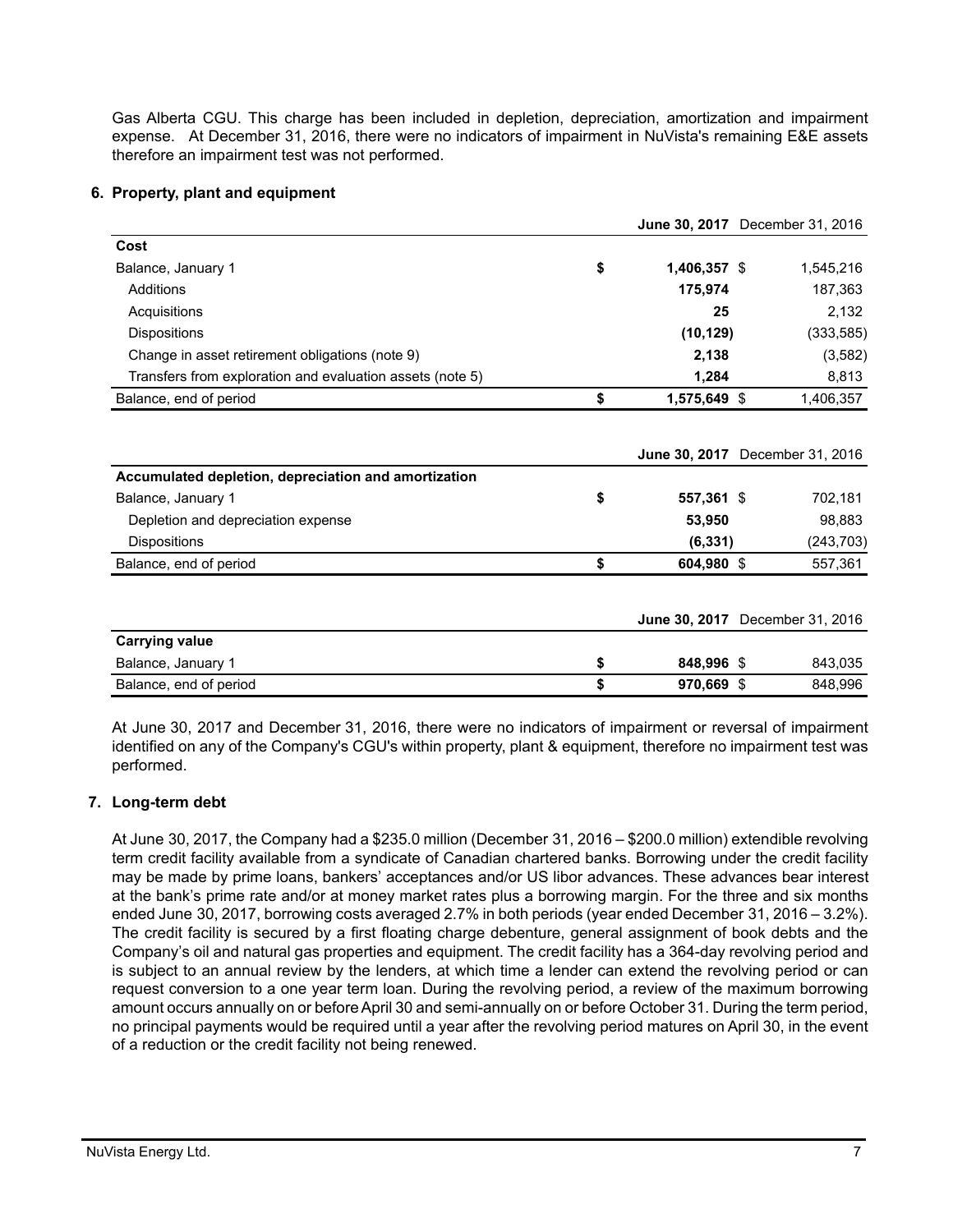As at June 30, 2017, the Company had drawn \$93.1 million on its credit facility (December 31, 2016 – \$nil) and had outstanding letters of credit of \$13.2 million, which reduce the credit available on the credit facility. The credit facility does not contain any financial covenants, but the Company is subject to various non-financial covenants under its credit facility. These covenants are monitored on a regular basis and as at June 30, 2017, the Company was in compliance with all covenants. The next semi-annual review is scheduled for on or before October 31, 2017.

## **8. Senior unsecured notes**

On June 22, 2016, the Company issued \$70.0 million of 9.875% senior unsecured notes ("Notes") with a 5 year term by way of private placement. Proceeds net of discount and costs amounted to \$66.9 million. Interest is payable in equal quarterly installments in arrears. The Notes are fully and unconditionally guaranteed as to the payment of principal and interest, on a senior unsecured basis by the Company. There are no maintenance financial covenants.

The Notes are non callable by the Company prior to the two and a half year anniversary of the issuance date. At any time on or after December 22, 2018, the Company may redeem all or part of the Notes at the redemption prices set forth in the table below plus any accrued and unpaid interest:

| 12 month period ended: | Percentage |
|------------------------|------------|
| December 22, 2019      | 104.938%   |
| December 22, 2020      | 102.469%   |
| December 22, 2021      | 100.000%   |

If a change of control occurs, each holder of Notes will have the right to require the Company to purchase all or any part of that holder's Notes for an amount in cash equal to 101% of the aggregate principal repurchased plus accrued and unpaid interest.

## **9. Asset retirement obligations**

The Company's asset retirement obligations are based on estimated costs to reclaim and abandon ownership interests in oil and natural gas assets including well sites, gathering systems and processing facilities. At June 30, 2017, the estimated total undiscounted amount of cash flows required to settle the asset retirement obligations is \$123.1 million (December 31, 2016 – \$128.8 million), which is estimated to be incurred over the next 50 years. A risk-free rate of 2.1% (December 31, 2016 – 2.3%) and an inflation rate of 2.0% (December 31, 2016 – 2.0%) were used to calculate the net present value of the asset retirement obligations. A reconciliation of the asset retirement obligations is provided below:

|                                         |                 | <b>June 30, 2017</b> December 31, 2016 |
|-----------------------------------------|-----------------|----------------------------------------|
| Balance, January 1                      | \$<br>75,463 \$ | 101,818                                |
| Accretion expense                       | 796             | 1,771                                  |
| Liabilities incurred                    | 2,865           | 2,332                                  |
| Liabilities disposed                    | (3,401)         | (13, 753)                              |
| Change in estimates and discount rate   | (727)           | (5,914)                                |
| Liabilities settled                     | (11,059)        | (10,791)                               |
| Balance, end of period                  | 63,937 \$       | 75,463                                 |
| Expected to be incurred within one year | 11,500 \$       | 8,800                                  |
| Expected to be incurred beyond one year | \$<br>52,437 \$ | 66.663                                 |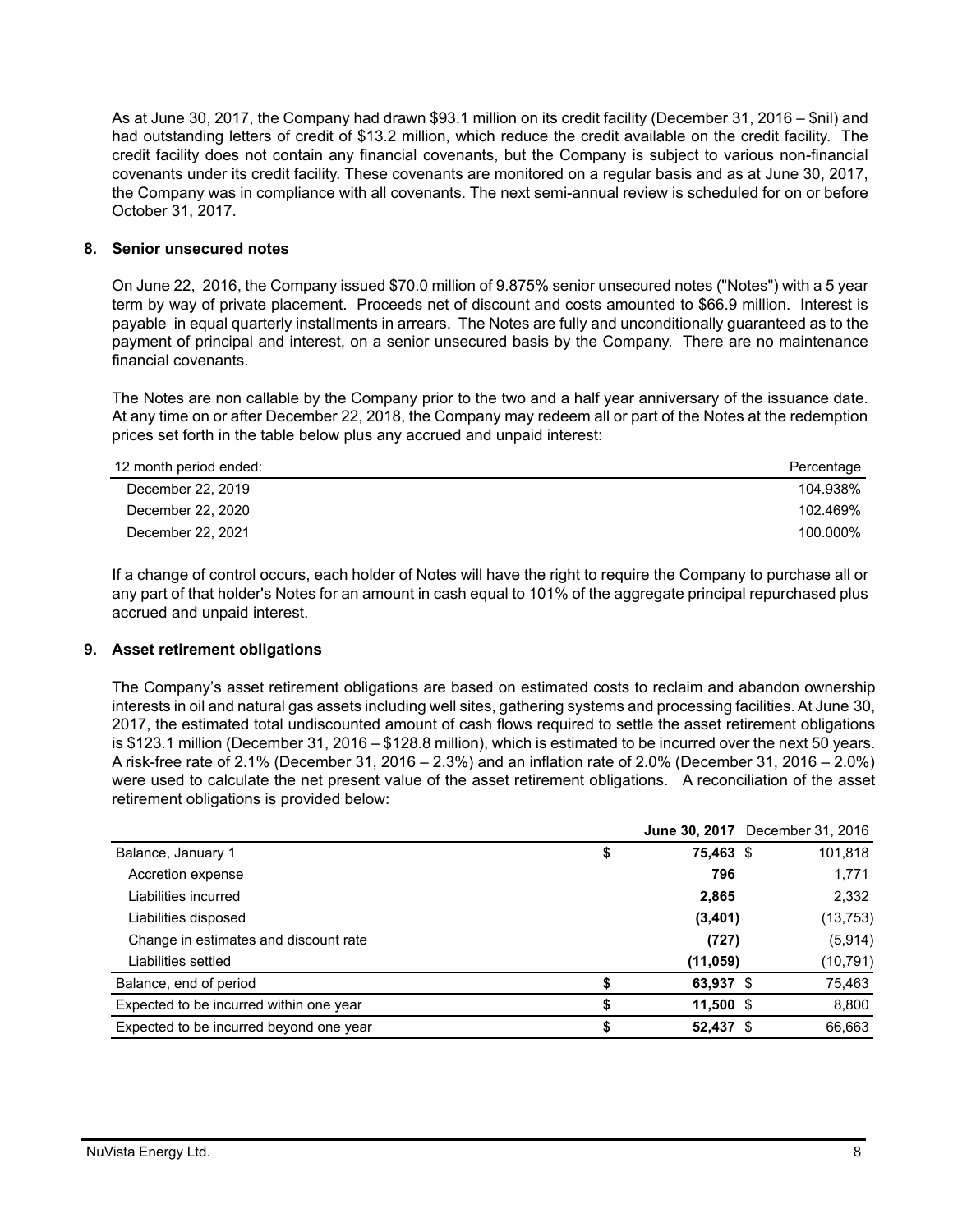## **10. Share capital**

#### Common shares

|                                                                            | June 30, 2017    |           |                | December 31, 2016 |
|----------------------------------------------------------------------------|------------------|-----------|----------------|-------------------|
|                                                                            | <b>Number</b>    | Amount    | Number         | Amount            |
| Balance, January 1                                                         | 172,745,647<br>S | 1,265,988 | 153,310,265 \$ | 1,140,170         |
| Issued for cash on offering of common shares                               |                  |           | 15,111,000     | 103,510           |
| Issued for cash on offering of flow-through common<br>shares $^{(1)}$      |                  |           | 3.252.411      | 20,003            |
| Issued for cash on exercise of stock options                               | 386,970          | 2,085     | 956.958        | 4,640             |
| Contributed surplus transferred on exercise of stock<br>options            |                  | 724       |                | 1.592             |
| Conversion of restricted share awards                                      | 109.023          | 882       | 115.013        | 897               |
| Share issue costs, net of deferred tax benefit of \$nil<br>$(2016 - $nil)$ |                  | (1)       |                | (4,824)           |
| Balance, end of period                                                     | 173.241.640 \$   | 1.269.678 | 172.745.647    | 1.265.988<br>S    |

(1) Net of implied premium \$nil (2016 - \$1.6 million) on flow-through share price compared to trading price at announcement of equity issuance.

In October 2016, the Company entered into a bought deal equity financing in which the Company issued 15.1 million common shares at \$6.85 per share, for gross proceeds of \$103.5 million.

In June 2016, pursuant to a private placement, the Company issued 3.3 million common shares on a flow-through basis in respect of Canadian Development expenses ("CDE") at a price of \$6.65 per share for gross proceeds of \$21.6 million. The implied premium on the flow-through common shares was determined to be \$1.6 million on the date of issue. Under the terms of the flow-through share agreements, the Company was committed to spend \$21.6 million on qualifying CDE prior to December 31, 2016 and has fulfilled that commitment.

## **11. Earnings (loss) per share**

The following table summarizes the weighted average common shares used in calculating net earnings (loss) per share:

|                                            | Three months ended June 30 |         | Six months ended June 30 |         |
|--------------------------------------------|----------------------------|---------|--------------------------|---------|
| (thousands of shares)                      | 2017                       | 2016    | 2017                     | 2016    |
| Weighted average common shares outstanding |                            |         |                          |         |
| Basic                                      | 173.013                    | 153.455 | 172.887                  | 153.387 |
| <b>Diluted</b>                             | 173.688                    | 153.455 | 173.563                  | 153.387 |

#### **12. Share-based compensation**

#### Stock Options

The Company has established a stock option plan whereby officers, directors and employees may be granted options to purchase common shares. Options granted vest at the rate of 1/3 per year and expire 2.5 years after the vesting date. The maximum number of stock options currently outstanding and available to be issued as at June 30, 2017 is 9.2 million. The following continuity table summarizes the stock option activity: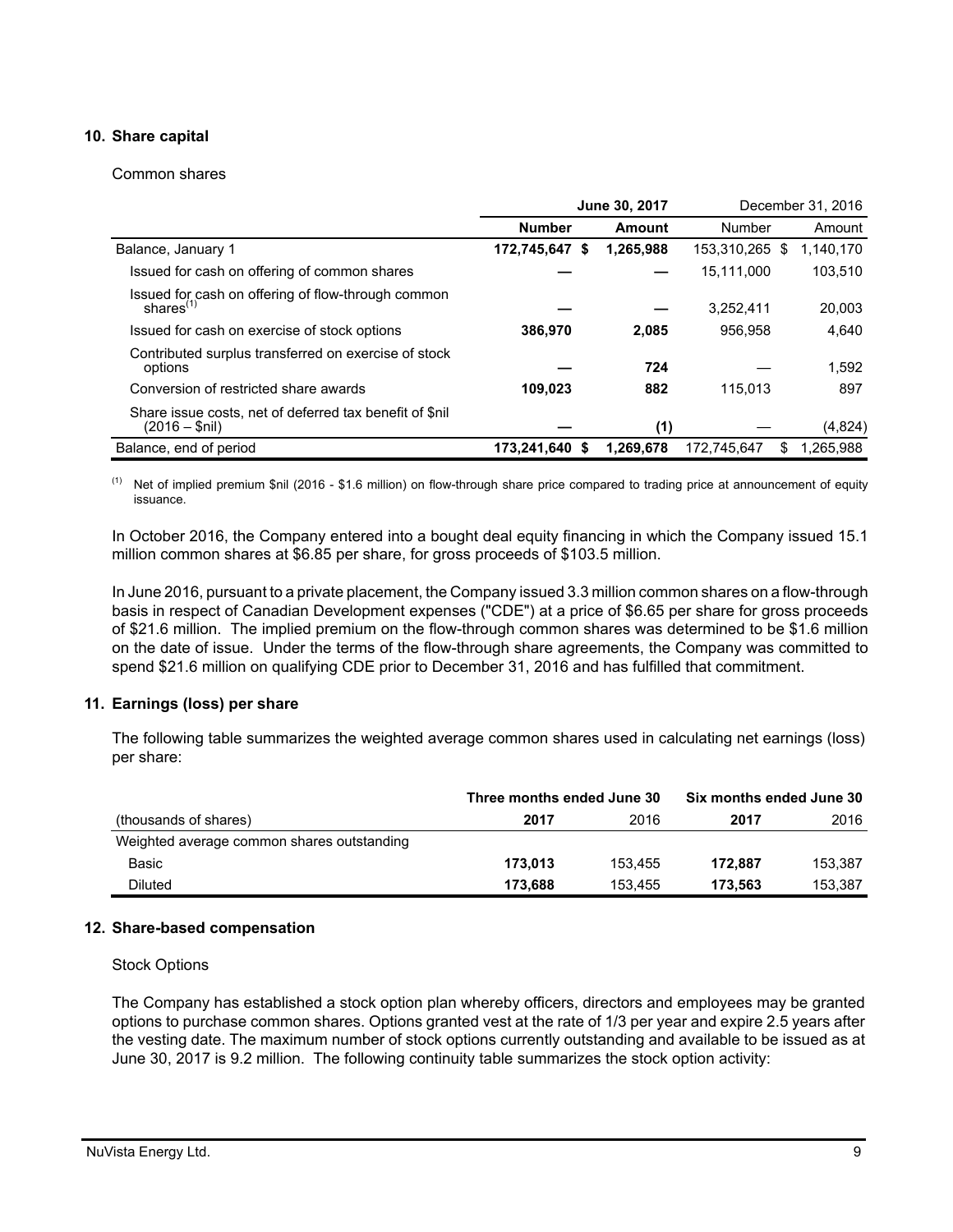|                                                  |                | June 30, 2017                                 | December 31, 2016 |                                               |  |
|--------------------------------------------------|----------------|-----------------------------------------------|-------------------|-----------------------------------------------|--|
|                                                  | Number of      | Weighted<br>average<br>options exercise price | Number of         | Weighted<br>average<br>options exercise price |  |
| Balance, January 1                               | 6,368,178 \$   | 7.09                                          | 6,213,614 \$      | 7.14                                          |  |
| Granted                                          | 889,853        | 7.39                                          | 2,043,450         | 6.57                                          |  |
| Exercised                                        | (386, 970)     | 5.39                                          | (956, 958)        | 4.85                                          |  |
| Forfeited                                        | (15, 730)      | 7.89                                          | (344, 795)        | 7.88                                          |  |
| Expired                                          | (129,728)      | 6.67                                          | (587,133)         | 9.02                                          |  |
| Balance, end of period                           | $6,725,603$ \$ | 7.23                                          | 6,368,178 \$      | 7.09                                          |  |
| Weighted average share price on date of exercise | 386,970 \$     | 7.19                                          | 956,958 \$        | 6.67                                          |  |

The following table summarizes stock options outstanding and exercisable under the plan at June 30, 2017:

|                         |                                     | Options outstanding                                  |                                       | Options exercisable                 |                                       |  |
|-------------------------|-------------------------------------|------------------------------------------------------|---------------------------------------|-------------------------------------|---------------------------------------|--|
| Range of exercise price | Number of<br>options<br>outstanding | Weighted<br>average<br>remaining<br>contractual life | Weighted<br>average<br>exercise price | Number of<br>options<br>exercisable | Weighted<br>average<br>exercise price |  |
| \$3.47 to \$4.99        | 965,470                             | $2.24$ \$                                            | 4.32                                  | 486.149 \$                          | 4.39                                  |  |
| \$5,00 to \$9.99        | 5,230,133                           | 2.94                                                 | 7.41                                  | 2,181,746                           | 7.73                                  |  |
| \$10.00 to \$12.04      | 530,000                             | 1.41                                                 | 10.78                                 | 528.666                             | 10.78                                 |  |
| \$3.47 to \$12.04       | 6,725,603                           | 2.72 <sup>5</sup>                                    | 7.23                                  | $3,196,561$ \$                      | 7.73                                  |  |

The Company uses the fair value based method for the determination of the share-based compensation costs. The fair value of each option granted during the year was estimated on the date of grant using the Black-Scholes option pricing model.

The weighted average fair value and weighted average assumptions used to fair value the options are as follows:

|                                          | June 30, 2017 | December 31, 2016 |
|------------------------------------------|---------------|-------------------|
| Risk-free interest rate (%)              | 0.90          | 0.86              |
| Expected volatility (%)                  | 52            | 40                |
| Expected life (years)                    | 4.5           | 4.5               |
| Forfeiture rate (%)                      | 12            | 10                |
| Fair value at grant date (\$ per option) | 3.15          | 2.24              |

## Director Deferred Share Units

In May 2016, shareholders approved a Director Deferred Share Unit ("DSU") incentive plan. Each DSU entitles participants to receive cash equal to the trading price of the equivalent number of shares of the Company. All DSUs granted vest and become payable upon retirement of the director.

The compensation expense was calculated using the fair value method based on the trading price of the Company's shares at the end of each reporting period. The following table summarizes the change in the number of DSUs: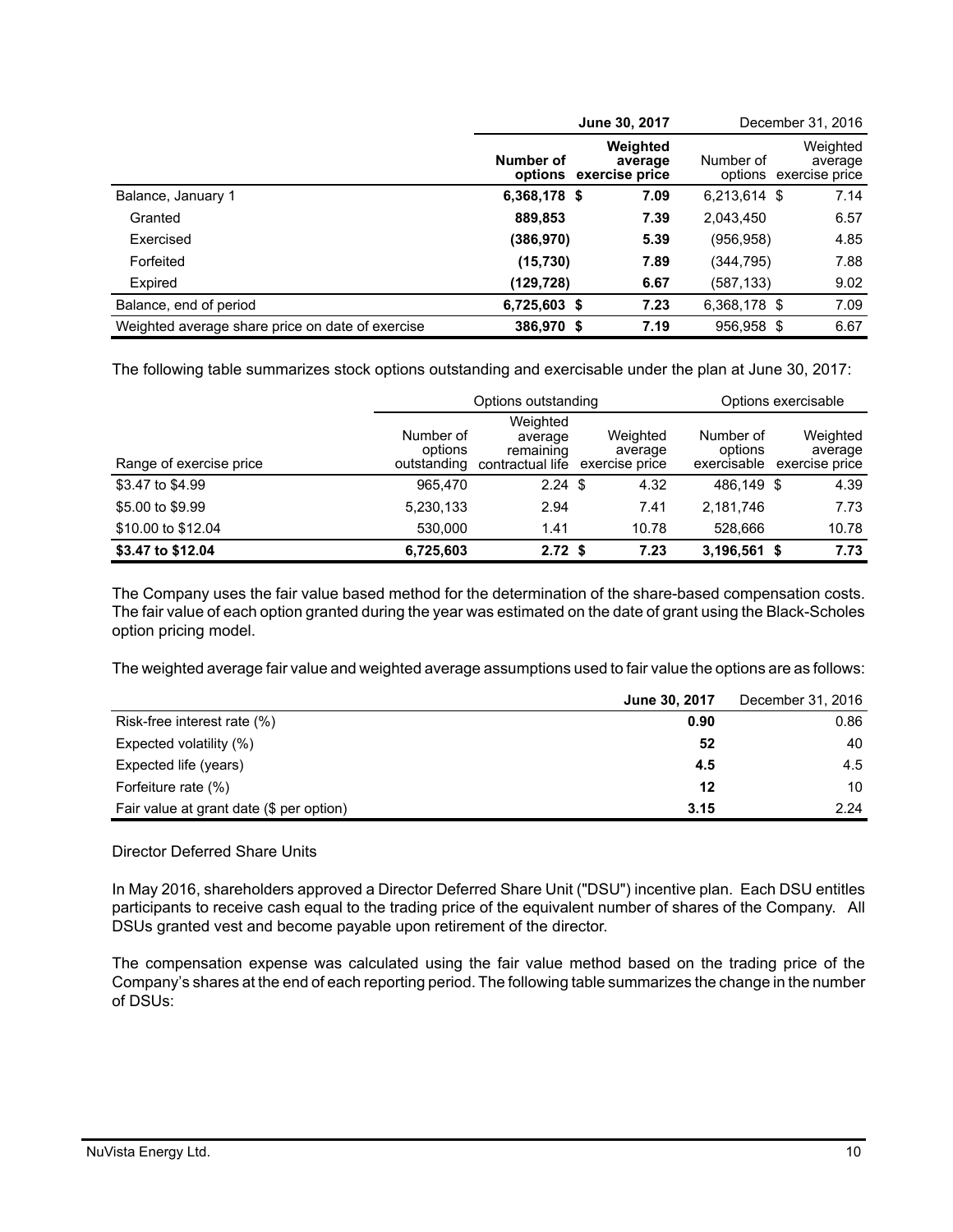|                        |         | <b>June 30, 2017</b> December 31, 2016 |
|------------------------|---------|----------------------------------------|
| Balance, January 1     | 102.195 |                                        |
| Settled                |         | (5,850)                                |
| Granted                | 42.769  | 108,045                                |
| Balance, end of period | 144.964 | 102.195                                |

The following table summarizes the change in compensation liability relating to DSUs:

|                                            |                  | <b>June 30, 2017</b> December 31, 2016 |
|--------------------------------------------|------------------|----------------------------------------|
| Balance, January 1                         | 709 S            |                                        |
| Change in accrued compensation liabilities | 241              | 709                                    |
| Balance, end of period                     | 950 <sup>5</sup> | 709                                    |

Compensation liability resulting from DSUs granted in the six months ended June 30, 2017, was offset by a decrease in the closing share price used to value the liability at the end of the period, from \$6.94 at December 31, 2016 to \$6.55 at June 30, 2017.

#### Restricted Stock Units

The Company has a Restricted Stock Unit ("RSU") Plan for employees and officers. Each RSU entitles participants to receive cash equal to the trading price of the equivalent number of shares of the Company. All RSUs granted vest and become payable within three years after the date the RSUs are issued. In 2016, the Company has phased out the use of the RSU plan and as at June 30, 2017, there were no RSUs outstanding.

#### Restricted Share Awards

The Company has a Restricted Share Award ("RSA") Plan for employees and officers which entitle the employee to receive one common share for each RSA granted upon vesting. RSA grants vest within three years from the date of grant. The maximum number of common shares reserved for issuance under the RSA plan is 1,650,000 of which 1,540,977 remain to be issued.

The fair value of RSAs is determined based on the weighted average trading price of the five days preceding the grant date. This fair value is recognized as share-based compensation expense over the vesting period with a corresponding increase to contributed surplus. The amount of the compensation expense is reduced by an estimated forfeiture rate determined at the date of the grant and updated each period. Upon vesting of the RSAs and settlement in common shares, the previously recognized value in contributed surplus will be recorded as an increase to share capital.

The following table summarizes the change in the number of RSAs:

|                        | <b>June 30, 2017</b> December 31, 2016 |            |
|------------------------|----------------------------------------|------------|
| Balance, January 1     | 594.026                                | 385,142    |
| Settled                | (109, 023)                             | (115, 013) |
| Granted                | 178.849                                | 355,500    |
| Forfeited              | (2, 234)                               | (31,603)   |
| Balance, end of period | 661.618                                | 594,026    |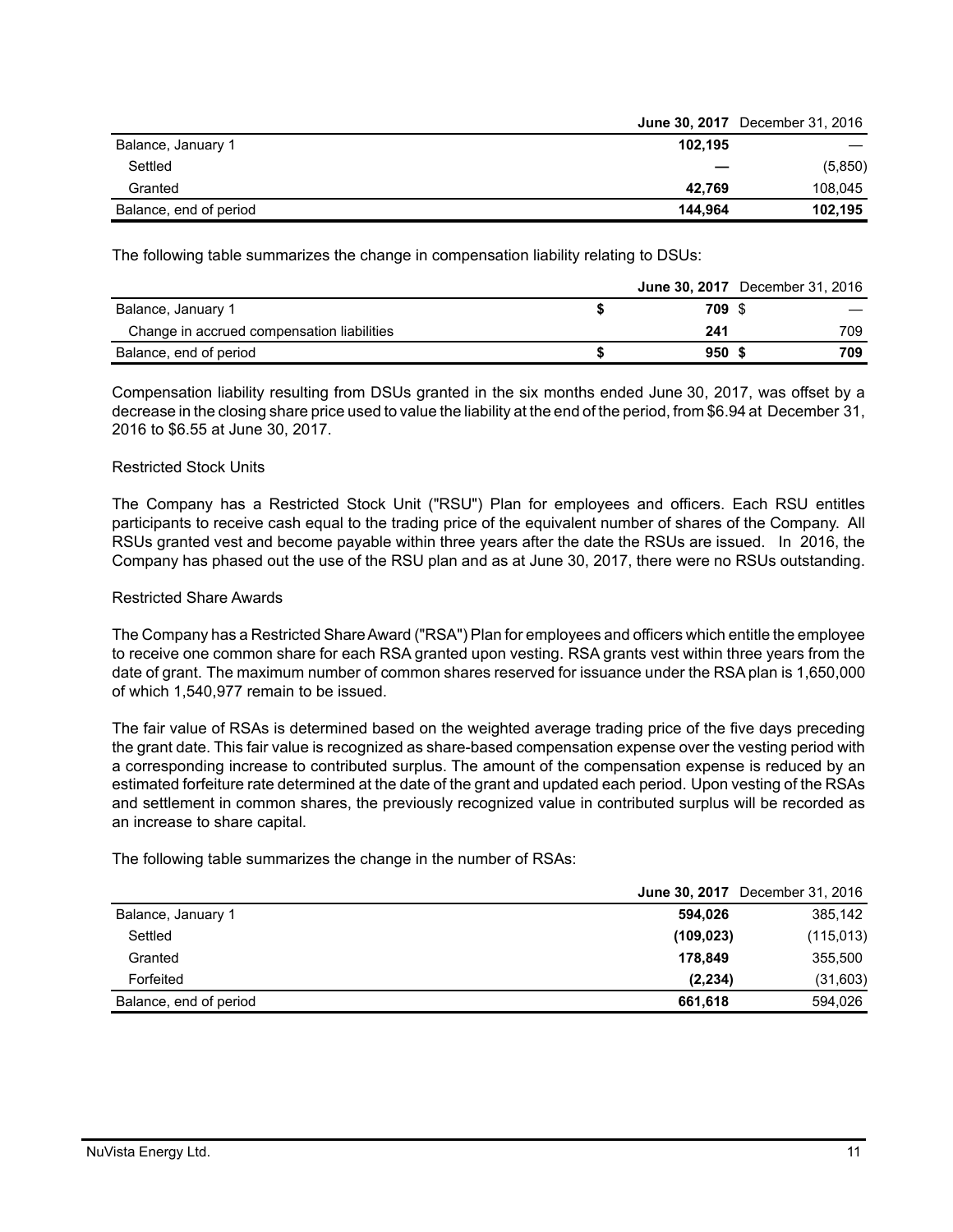The following table summarizes share-based compensation relating to stock options, RSUs, DSUs and RSAs:

|                                                |                         |                      |                          |    |            |   | Six months ended June 30 |                         |     |            |                   |    |            |              |
|------------------------------------------------|-------------------------|----------------------|--------------------------|----|------------|---|--------------------------|-------------------------|-----|------------|-------------------|----|------------|--------------|
|                                                |                         |                      |                          |    |            |   | 2017                     |                         |     |            |                   |    |            | 2016         |
|                                                | <b>Stock</b><br>options | <b>RSU</b>           | <b>DSU</b>               |    | <b>RSA</b> |   | Total                    | <b>Stock</b><br>options |     | <b>RSU</b> | <b>DSU</b>        |    | <b>RSA</b> | Total        |
| Share-based<br>compensation                    | $$1,674$ \$             | S<br>$\qquad \qquad$ | 241                      | S. |            |   | 749 \$ 2,664 \$ 1,242 \$ |                         |     | $(349)$ \$ | $\hspace{0.05cm}$ | \$ | 528        | \$<br>1,421  |
| RSU/DSU cash paid                              |                         |                      |                          |    |            |   |                          |                         |     | 839        |                   |    |            | 839          |
| Share-based<br>compensation expense            | $$1,674$ \$             | S                    | 241S                     |    |            |   | 749 \$ 2,664 \$ 1,242 \$ |                         |     | 490 \$     |                   | S  |            | 528 \$ 2,260 |
|                                                |                         |                      |                          |    |            |   |                          |                         |     |            |                   |    |            |              |
| Gross capitalized share-<br>based compensation | \$<br>410 \$            | \$                   | $\overline{\phantom{0}}$ | S  | 198 \$     |   | 608 \$                   | 191                     | -\$ | $(115)$ \$ |                   | \$ | 209S       | 285          |
| RSU cash paid                                  |                         |                      |                          |    |            |   |                          |                         |     |            |                   |    |            |              |
| Net capitalized share-<br>based compensation   | \$<br>410 \$            |                      |                          | \$ | 198        | S | 608 \$                   | 191                     | \$  | $(115)$ \$ |                   |    | 209S       | 285          |

#### **13. Risk management activities**

#### (a) Financial instruments

The Company's financial instruments recognized on the statement of financial position consists of cash and cash equivalents, accounts receivable and prepaids, note receivable, financial derivative contracts, accounts payable and accrued liabilities, accrued environmental remediation liabilities, compensation liability and long-term debt. The carrying value of the long-term debt approximates its fair value as it bears interest at market rates. Except for the financial derivative contracts and compensation liability, which are recorded at fair value, carrying values reflect the current fair value of the Company's financial instruments due to their short-term maturities. The estimated fair values of recognized financial instruments have been determined based on quoted market prices when available, or third-party models and valuation methodologies that use observable market data.

The Company classifies fair value measurements according to the following hierarchy based on the amount of observable inputs used to value the instrument.

- Level 1 Quoted prices are available in active markets for identical assets or liabilities as of the reporting date. Active markets are those in which transactions occur in sufficient frequency and volume to provide pricing information on an ongoing basis.
- Level 2 Pricing inputs are other than quoted prices in active markets included in Level 1. Prices in Level 2 are either directly or indirectly observable as of the reporting date. Level 2 valuations are based on inputs, including quoted forward prices for commodities, time value and volatility factors, which can be substantially observed or corroborated in the marketplace.
- Level 3 Valuations in this level are those with inputs for the asset or liability that are not based on observable market data.

The Company's cash and cash equivalents are classified as Level 1 and financial derivative contracts as Level 2. The Company uses third party models and valuation methodologies to determine the fair value of financial derivative contracts. Assessment of the significance of a particular input to the fair value measurement requires judgment and may affect the placement within the fair value hierarchy level.

(b) Financial assets and financial liabilities subject to offsetting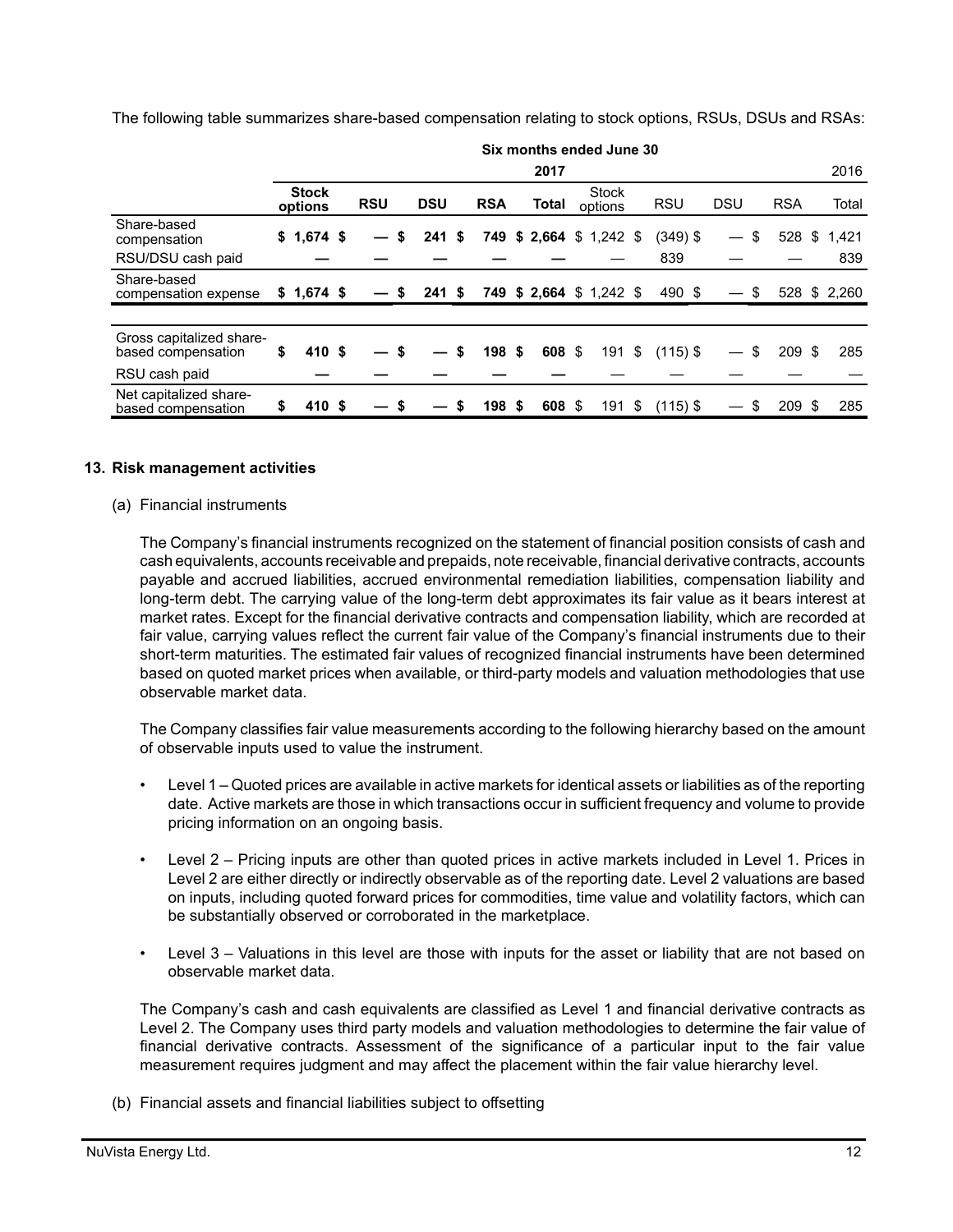The following is a summary of the Company's financial assets and financial liabilities that are subject to offsetting:

|                                | June 30, 2017 |                              |  |                                   |                                   |  | December 31, 2016            |                                   |                                   |  |
|--------------------------------|---------------|------------------------------|--|-----------------------------------|-----------------------------------|--|------------------------------|-----------------------------------|-----------------------------------|--|
|                                |               | Gross<br>financial<br>assets |  | Gross<br>financial<br>liabilities | <b>Net</b><br>financial<br>assets |  | Gross<br>financial<br>assets | Gross<br>financial<br>liabilities | <b>Net</b><br>financial<br>assets |  |
| Current assets (liabilities)   |               | $6,045$ \$                   |  | (178) \$                          | 5,867                             |  | $3,380$ \$                   | $(12, 112)$ \$                    | (8, 732)                          |  |
| Long-term assets (liabilities) |               | 19.910                       |  | (664)                             | 19.246                            |  | 2.095                        | (1.133)                           | 962                               |  |
| Net position                   |               | $25,955$ \$                  |  | (842) \$                          | $25,113$ \$                       |  | $5,475$ \$                   | $(13,245)$ \$                     | (7, 770)                          |  |

#### (c) Risk management contracts

The following is a summary of financial derivative contracts in place as at June 30, 2017:

|                                       | <b>Volume</b> | <b>Pricing</b>    |                            |
|---------------------------------------|---------------|-------------------|----------------------------|
|                                       | (Bbls/d)      | (Cdn\$/Bbl)       | <b>Term of contract</b>    |
| WTI crude oil sales price derivatives |               |                   |                            |
| Fixed price swap                      | 2.796         | \$67.20           | Jul 1, 2017 - Sep 30, 2017 |
| Fixed price swap                      | 5.500         | \$70.14           | Oct 1, 2017 - Dec 31, 2017 |
| Fixed price swap                      | 3.700         | \$71.50           | Jan 1, 2018 - Dec 31, 2018 |
| <b>Costless Collar</b>                | 1.608         | $$60.30 - $69.66$ | Jul 1, 2017 - Sep 30, 2017 |
| <b>Costless Collar</b>                | 800           | $$62.30 - $71.27$ | Oct 1, 2017 - Dec 31, 2017 |

|                                           | <b>Volume</b><br>(MMbtu/d) | <b>Pricing</b><br>(US\$/MMbtu) | <b>Term of contract</b>    |
|-------------------------------------------|----------------------------|--------------------------------|----------------------------|
| NYMEX natural gas sales price derivatives |                            |                                |                            |
| AECO-NYMEX basis                          | 13,261                     | (\$0.72)                       | Jul 1, 2017 - Sep 30, 2017 |
| AECO-NYMEX basis                          | 6,739                      | (\$0.72)                       | Oct 1, 2017 - Dec 31, 2017 |
| AECO-NYMEX basis                          | 10,000                     | (\$0.69)                       | Jan 1, 2018 - Sep 30, 2018 |
| AECO-NYMEX basis                          | 23,261                     | (\$0.65)                       | Oct 1, 2018 - Dec 31, 2018 |
| AECO-NYMEX basis                          | 42,500                     | (\$0.76)                       | Jan 1, 2019 - Mar 31, 2019 |
| AECO-NYMEX basis                          | 17,500                     | (\$0.94)                       | Apr 1, 2019 - Dec 31, 2022 |
| Chicago-NYMEX basis                       | 11,739                     | (\$0.10)                       | Jul 1, 2017 - Sep 30, 2017 |
| Chicago-NYMEX basis                       | 5.000                      | (\$0.05)                       | Nov 1, 2017 - Dec 31, 2017 |
| Nymex fixed price swap                    | 10,000                     | \$3.09                         | Nov 1, 2017 - Oct 31, 2018 |
| Malin-NYMEX basis                         | 10,000                     | (\$0.40)                       | Apr 1, 2018 - Sep 30, 2018 |
| Malin-NYMEX basis                         | 10,000                     | (\$0.38)                       | Oct 2, 2018 - Dec 31, 2018 |
| Malin-NYMEX basis                         | 10.000                     | (\$0.37)                       | Jan 1, 2019 - Oct 31, 2019 |

Subsequent to June 30, 2017 the following financial derivatives have been entered into:

| <b>Volume</b><br>(Bbls/d) | <b>Pricing</b><br>(US\$/Bbl)          | <b>Term of contract</b>    |
|---------------------------|---------------------------------------|----------------------------|
|                           |                                       |                            |
| 400                       | \$50.00                               | Sep 1, 2017 - Dec 31, 2018 |
|                           | WTI crude oil sales price derivatives |                            |